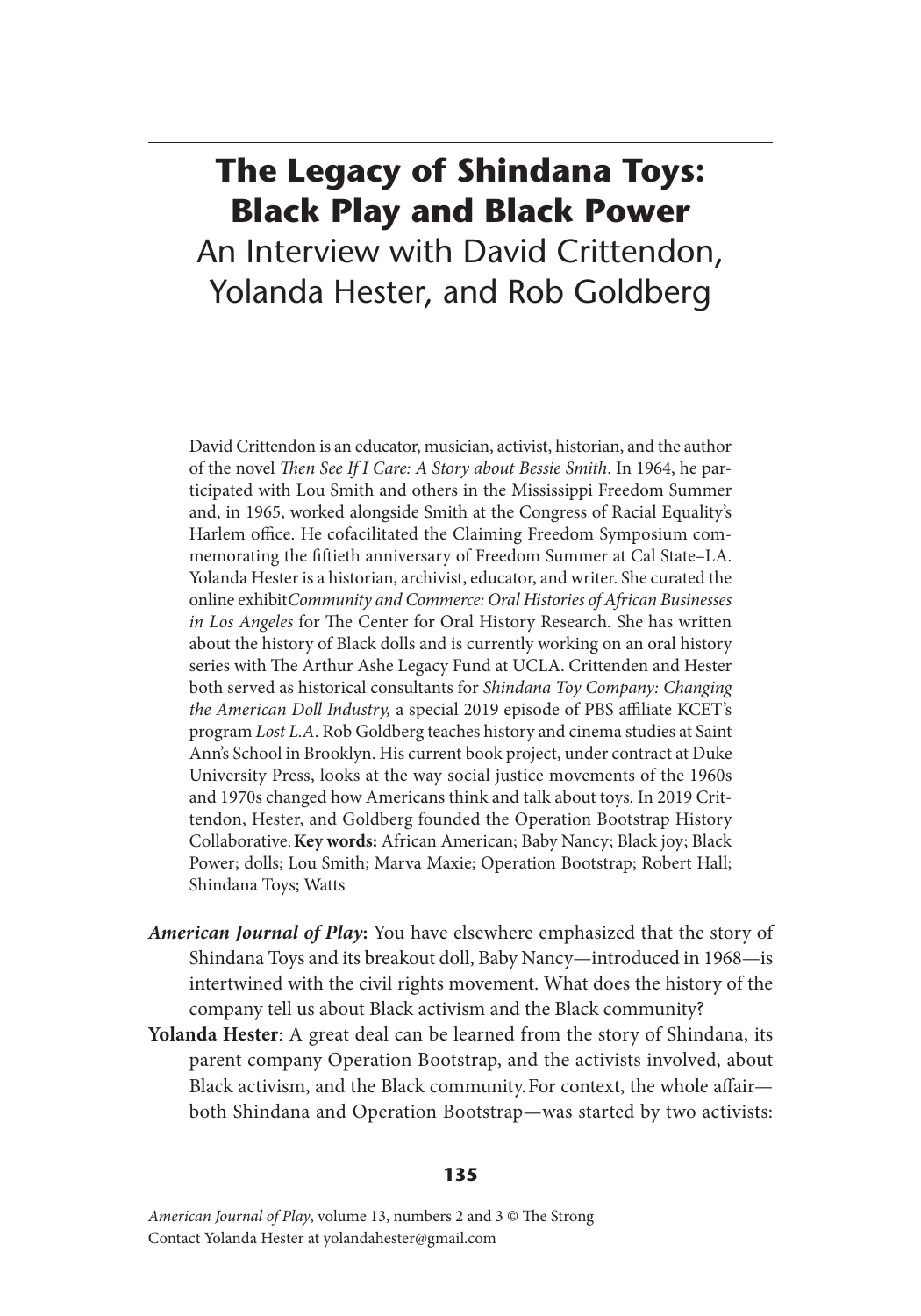Lou Smith and Robert Hall. Smith and Hall had been involved in fighting for civil rights for quite some time before they launched Bootstrap. Both were members of the Congress of Racial Equality (CORE). Hall was a local activist who also helped start N-VAC (Non-Violent Action Committee) in Los Angeles. Smith had been an activist in the east—in Philadelphia, New York, and New Jersey—as well as in Mississippi, where he participated in the 1964 Freedom Summer voting registration drives.

**David Crittendon**: I met Marva Maxey and Lou Smith in Freedom Summer in Mississippi. We quickly became fast friends. Their Philadelphia sophistication and political acumen was far beyond mine, and I quickly realized I should tag along and learn something. Mississippi was white hot with resistance to "outside agitators," "n— lovers," and anything to do with changing the South's "way of life." Student Nonviolent Coordinating Committee (SNCC) organizers had entered Mississippi more than two years before activist Bob Moses sent out the call to elite colleges to come South and join the crusade for a more equal America. Activists Michael Schwerner, James Chaney, and Andrew Goodman were already deceased when I met Lou and Marva at the CORE convention in Kansas City, Missouri. The curtain dropped real fast when so many of us decided to not take the invitation to return home to the safety of our families. Though I was a weak link, early the following morning, Lou invited me to ride with him and others to the burned church in Longdale, Mississippi, where the trio was last seen. After a brief whispered moment in this rural haunted pine grove, it was time to go. We quickly attracted visitors, meaning the local Ku Klux Klan, who chased us through the woods to a small village. We took a breather then returned back toward Neshoba County, and damn if we didn't get chased again. This time longer, faster, and more frightening. Lou's sense of gallows humor and determined survivorship helped us remain almost calm. I remember his looking about, assessing, measuring risk against the benefits of making a difference in a lawless South. It's not that Lou Smith was not frightened; anything could go down. He taught that there were no rules, except to mask the fear, accept fate, learn from your mentors, always show gratitude to the Black community that risked their homes and lives for strangers and demonstrated daily what a beautiful culture looked like.

 Lou Smith was a polished advocate with a lot of street smarts as well as political savvy. Robert Hall was an impassioned street organizer, impatient with the status quo in South Central Los Angeles. It became clear that Hall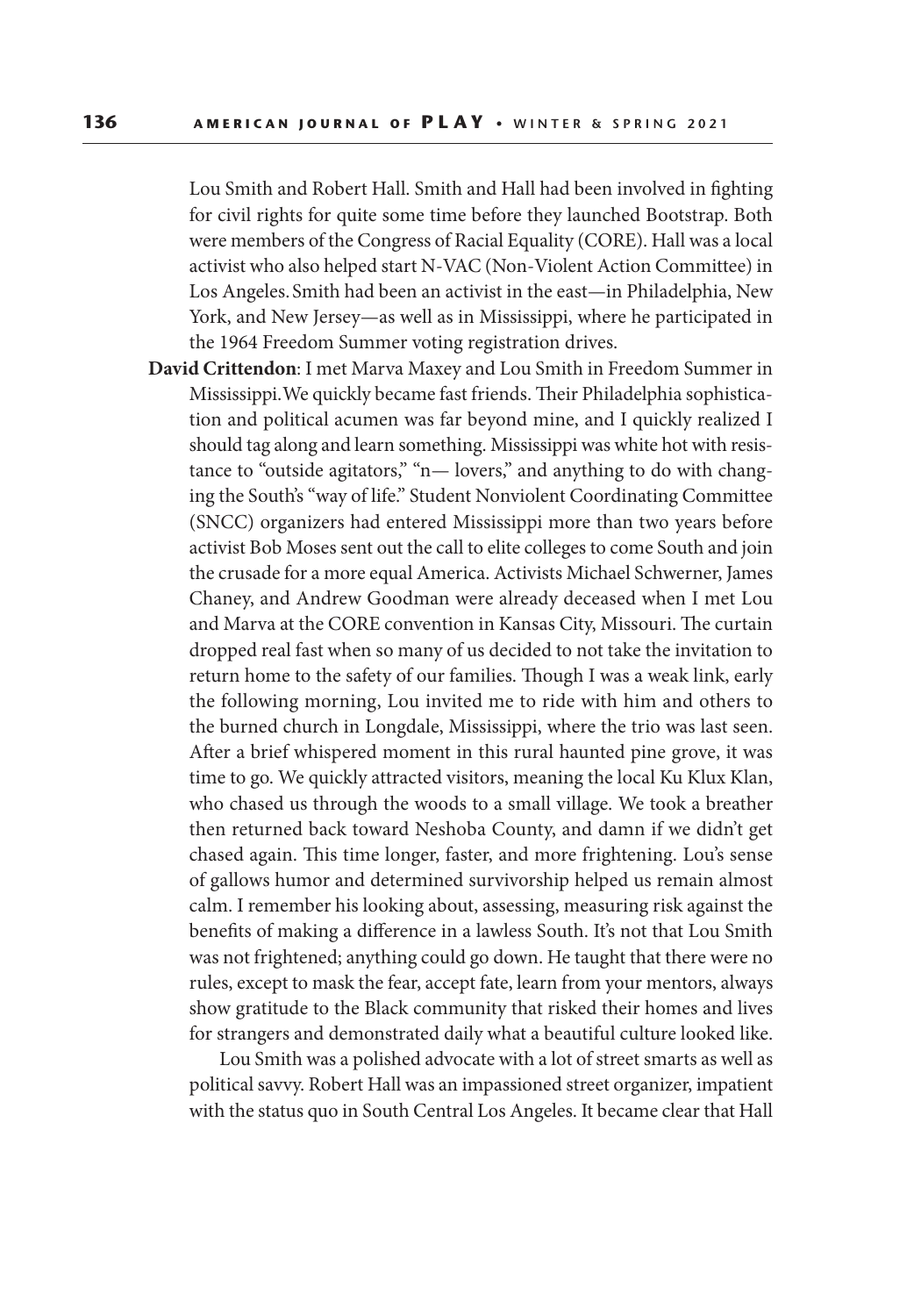and Smith were peers, ready to create some "good trouble" if need be.

**YH**: In 1965 Smith was sent to LA [Los Angeles] by CORE to serve as the western regional director. Not too long after Smith arrived, the Watts Uprising erupted. This was in August 1965. Hall and Smith had met earlier at CORE meetings. After the uprising, they wanted to do something, wanted to respond to what was happening. Hall had already branched out from CORE to help found N-VAC with a goal of being more grassroots and on the ground with the community. With the spirit of that in mind, they joined forces to establish Operation Bootstrap, a community-based organization that offered a number of needed services to the community. A couple years later, they would embark on creating a toy company, Shindana Toys. They embedded their social justice philosophies and methods into the work they did. They were very connected to the local community, and the community was very involved, weighing in on decisions or working at the organizations. Both Smith and Hall were keenly aware of all of the different strands of the Black freedom movement expressed at the time: the civil rights movement, the Black Power movement, Black Arts Movement, the Black Panthers, the student protest movement, and even Black Capitalism, and some of these ideas were incorporated into the work that they did.

 What's particularly remarkable about their work—and work that was deeply socioeconomic, political in purpose—was the relationships that they established in the community and the authenticity that they fought for. And this authenticity can be found, of course, in the craftsmanship of the dolls but also in the way in which both organizations evolved.

**Rob Goldberg**: I'd add that the Operation Bootstrap story, of which Shindana is just one part, reminds us of the diversity of Black Power activism during the late 1960s and 1970s. It also reminds us that business was understood as a key tool for producing social change, just as it had been for generations of African American reformers before. The history of Operation Bootstrap and Shindana complicates the conventional story of the postwar civil rights movement. In that narrative, once Martin Luther King, Jr.'s quest for national legislation had been achieved in 1964 and 1965, the Black freedom movement suddenly collapsed, or imploded. But that wasn't the case! Ironically, this familiar declension narrative often points to the insurrection in Watts as the beginning of the end of the movement, when, arguably, Watts is not the end of Black civic activism but a turning point, a moment when Black Americans in Los Angeles came to see how little the state was willing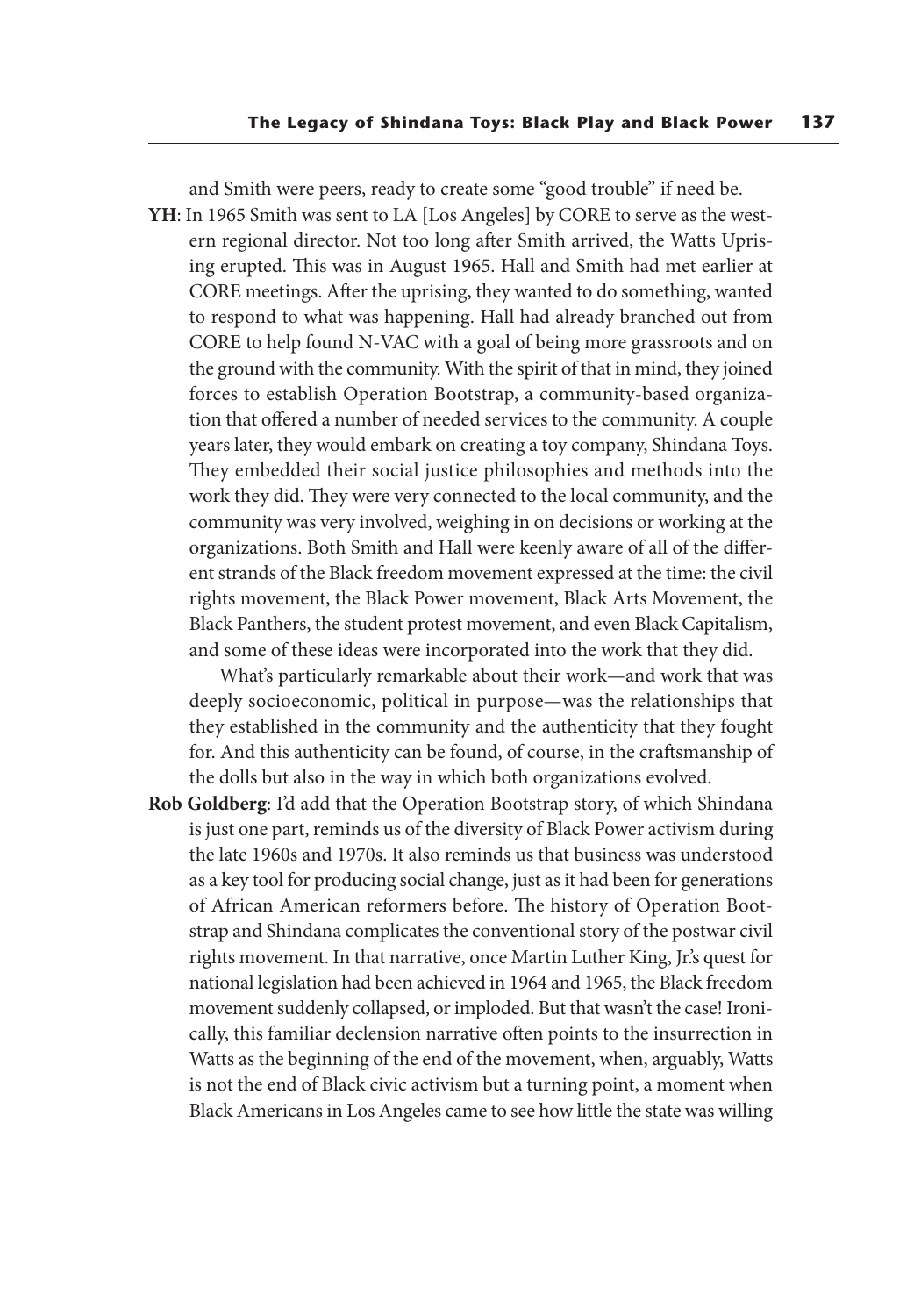to do to redress centuries of inequity and discrimination and violence and how they needed to do it themselves. Operation Bootstrap was born out of that realization. So were many other organizations, like the Studio Watts Workshop and the Watts Writers Project and the LA Black Arts Movement led by Betye Saar and David Hammons, which historian Kellie Jones has documented in her 2017 book *South of Pico*. All of this came after Watts and out of the movement for Black Power. In that sense, Baby Nancy and the company's other dolls are the products of Black Power too.

- *AJP***:** In interviews, Shindana Toys cofounder Lou Smith often described the company's products as educational tools: building up self-love and pride in Black children as well as potentially cultivating empathy and antiracist attitudes in other children. Why did the company imagine playthings could have this impact?
- **YH**: There is a long tradition of toys being used as educational tools, whether to teach kids the social norms or to develop skills. But toys, like children's literature, have also been employed to inculcate racist ideas and white supremacy, sometimes overtly and at other times less so. It makes me think of the pickaninny dolls and also the lack of representation in literature. Regardless of intent, the impact remains effective, and over the years, African Americans have produced toys not only to fill the gap in what has been available for Black children but also to counter and challenge some of these ideas. Toys geared to Black children to bolster self-esteem or instill racial pride have a long history. Marcus Garvey produced dolls for this purpose, as did Richard Henry Boyd and Sara Lee Creech. W. E. B. Du Bois even published the *Brownies' Book* as well, the first children's magazine geared toward Black kids. Probably the most significant historical moment in thinking about the self-esteem of Black kids and toys would be the doll tests conducted in the 1940s by doctors Mamie and Kenneth Clark, psychologists who through their tests drew conclusions about the impact of racism on the self-esteem of Black children. Smith and Hall were undoubtedly aware of these tests, but they also knew that the most consequential impact would lie in ensuring that the toys expressed a level of undeniable authenticity.

 And, of course, ideas of representation and authenticity are relative to the times. This is where I think the work and conversations generated by the artists of the Black Arts Movement had influence. Artist Jim Toatley sculpted the Baby Nancy mold which was molded after a local girl, local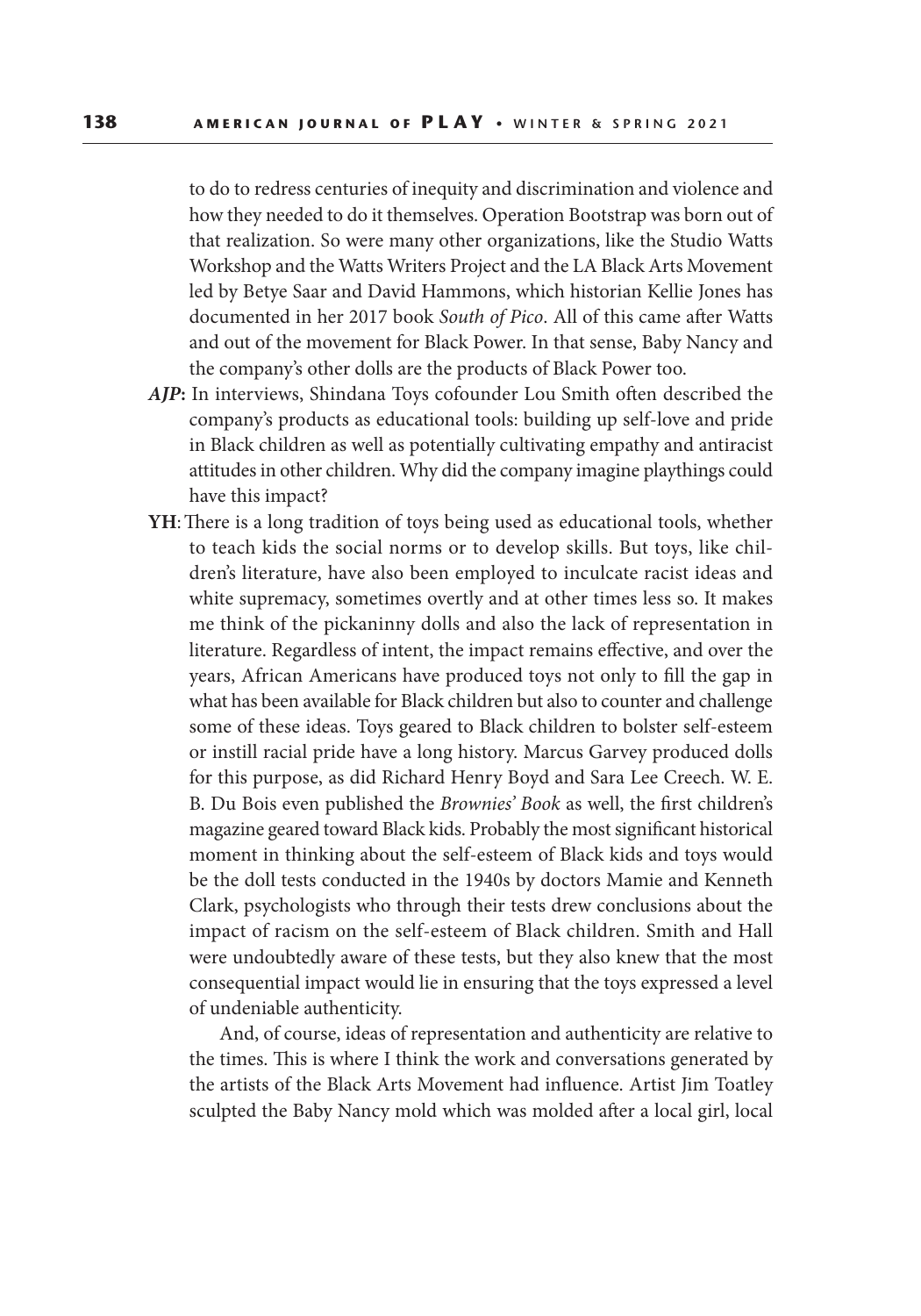artists designed the clothes influenced by a palette of Pan-Africanism, and the use of Swahili was present and forefront. All of these factors expressed a level of community involvement and political insight that made people proud to have these dolls. In my interviews of people connected to the organization, there was tremendous pride in not only the products that Shindana produced but also in the work that was being done by the organizations in supporting the community.

- **DC**: Within the Black community, there is always the desire to move up higher, do a little better than anybody expected under the circumstances. Yolanda, thank you for naming Marcus Garvey, W. E. B. Du Bois, and the Clarks as exemplars of the desire to do better by the Black community. Each generation striving harder and deeper for the location where the family might thrive at least part of the time. I remember my maternal grandfather, David Hawkins, "recollecting" that a friend had been in Detroit in the 1930s and heard a Black preacher say, "God is Black." It was the most confounding statement he had yet heard. "Well, ain't this something. God is Black." That followed a discussion with my grandmother, Susie, arguing that nobody knows the color of God or if God can or will be seen. There is humor here but the imagery lasts. That, if God is Black, then color of skin must be beyond caste. The white standard no longer exists, but yet a Black God is not promoted as a doll or toy unless we discuss the spirit masks out of African antiquity. All this to say, there is great pride in dolls that build the child's imagination. There is great benefit in every culture's sense of beauty and identity. Lou Smith and Marva early on saw the value in promoting the idea of authenticity within the Black community. This represents the depth of their own learning and willingness to nurture self-love.
- *AJP***:** Shindana Toys was founded in the heart of the Los Angeles community of Watts. What can you tell us about the relationship between Black joy and play in Watts?
- **YH**: Well, Black joy exists and Black joy matters. It has always existed. But I also think of Tamir Rice, and the nine-year-old girl who was peppered sprayed in Rochester, New York, and fourteen-year-old Emmett Till, and George Stinney, who was fourteen when he was executed, and more recently sixteen-year-old Ma'Khia Bryant, and the type of racialized violence imposed on Black kids. And yet Black joy and Black play still exist. It still emerges. It still thrives. And you can see that across many communities.

**RG:** I agree. The problem is that for centuries it has been silenced, neglected, and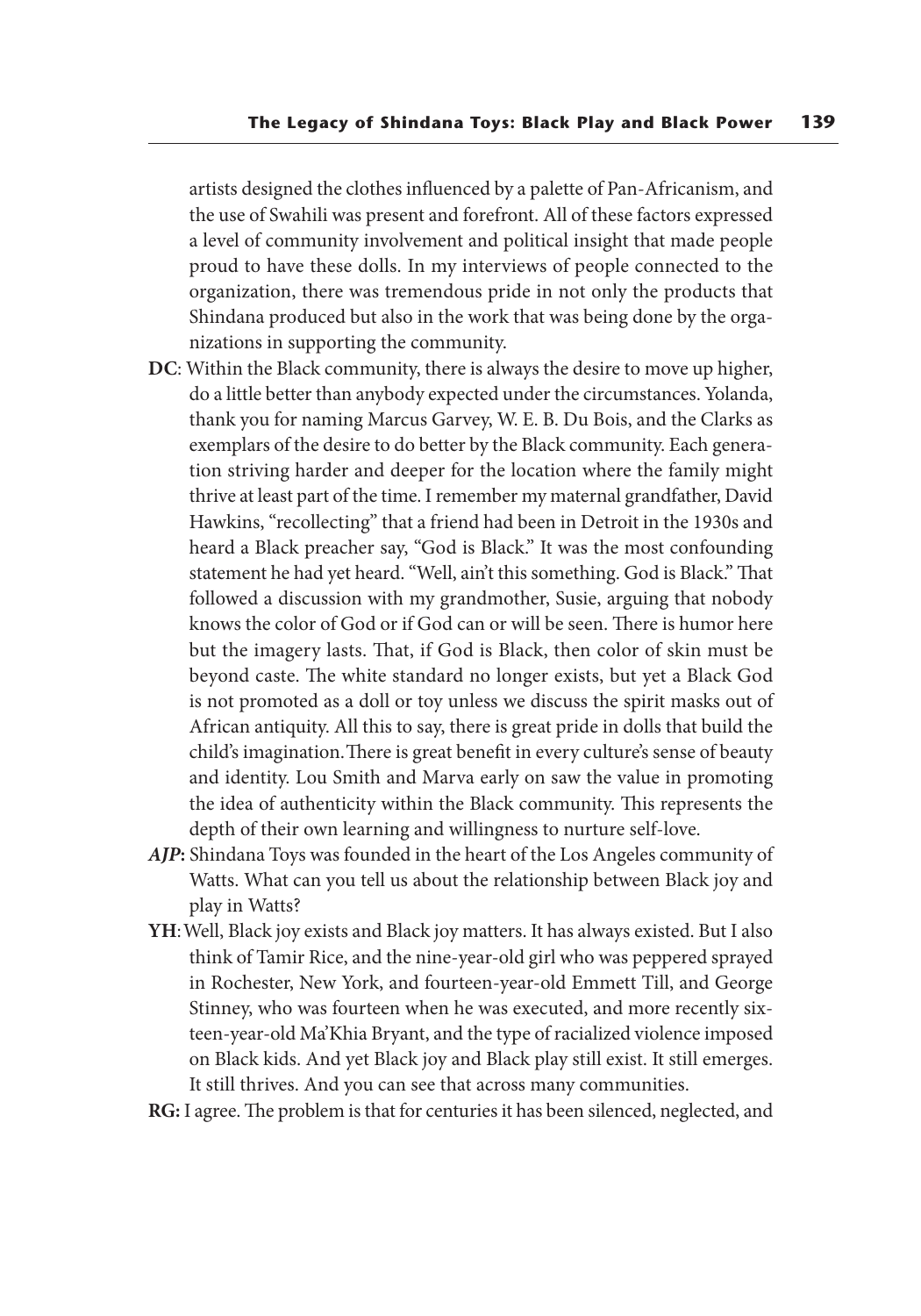undocumented by those who have controlled the production of history. This muting of Black joy reflected a larger racist cultural project, because to express joy and happiness and laughter in a society that denigrates and dehumanizes you is to refuse dehumanization. It's an act of resistance to the logic of white supremacy, an affirmation of being alive. And as Yolanda said, those affirmations could be found across the country in the 1960s and 1970s, including in Watts. In fact, during the same years that Watts became associated almost exclusively with Black anguish and rioting, the real community of Watts became a center of Black artistic and cultural production. And joy was central. Poet Jayne Cortez founded the Watts Repertory Theater Company, and it flourished. In 1972 the Wattstax Festival made history with its sonic expressions of Black pride. We can find further evidence of Black joy in Watts if we open our source base to the artifacts of cinema and television. I'm thinking of the neighborhood kids at play in Charles Burnett's landmark 1978 film, *Killer of Sheep*. And let's not forget that Watts was the setting for comedian Redd Foxx's own iconoclastic vision of Black joy in his top-rated NBC sitcom, *Sanford and Son*. It's no coincidence that Shindana Toys produced the first and only Redd Foxx talking doll. We might say that the company brought Black joy to toys in the same way Foxx brought it to TV.

- **DC**: My shout-out goes to Peter J. Harris, poet, griot, songster, brother, friend, mentor, who founded the Black Man of Happiness Project in 2010 (blackmanofhappiness.com). Long before happiness was formalized, Peter was happy. Determined despite the cost or set back to see himself and his own humanity brought front and center. Happiness, the smile, the camaraderie of brothers in pairs, in groups, laughing without time to stop laughing, modeling the possibility of the free Black man alive with joy, maintaining the bright light within that holds the key to Birdsong. See you, Peter J. See you laughing every day. See you.
- *AJP***:** What was the industrial design, sculpting, and manufacturing process like for producing Black dolls and figures in the 1960s and 1970s?
- **RG**: What it looked like in the 1960s was very different from what it looked like in the 1970s, generally speaking. Up until the late 1960s, the large toy makers that did produce Black dolls did little more than tint the resin of the plastic before adding it to the mold, in order to color it brown. That changed at the 1968 Toy Fair, when Mattel and Remco both introduced what they later called "ethnically correct" Black dolls—dolls with distinc-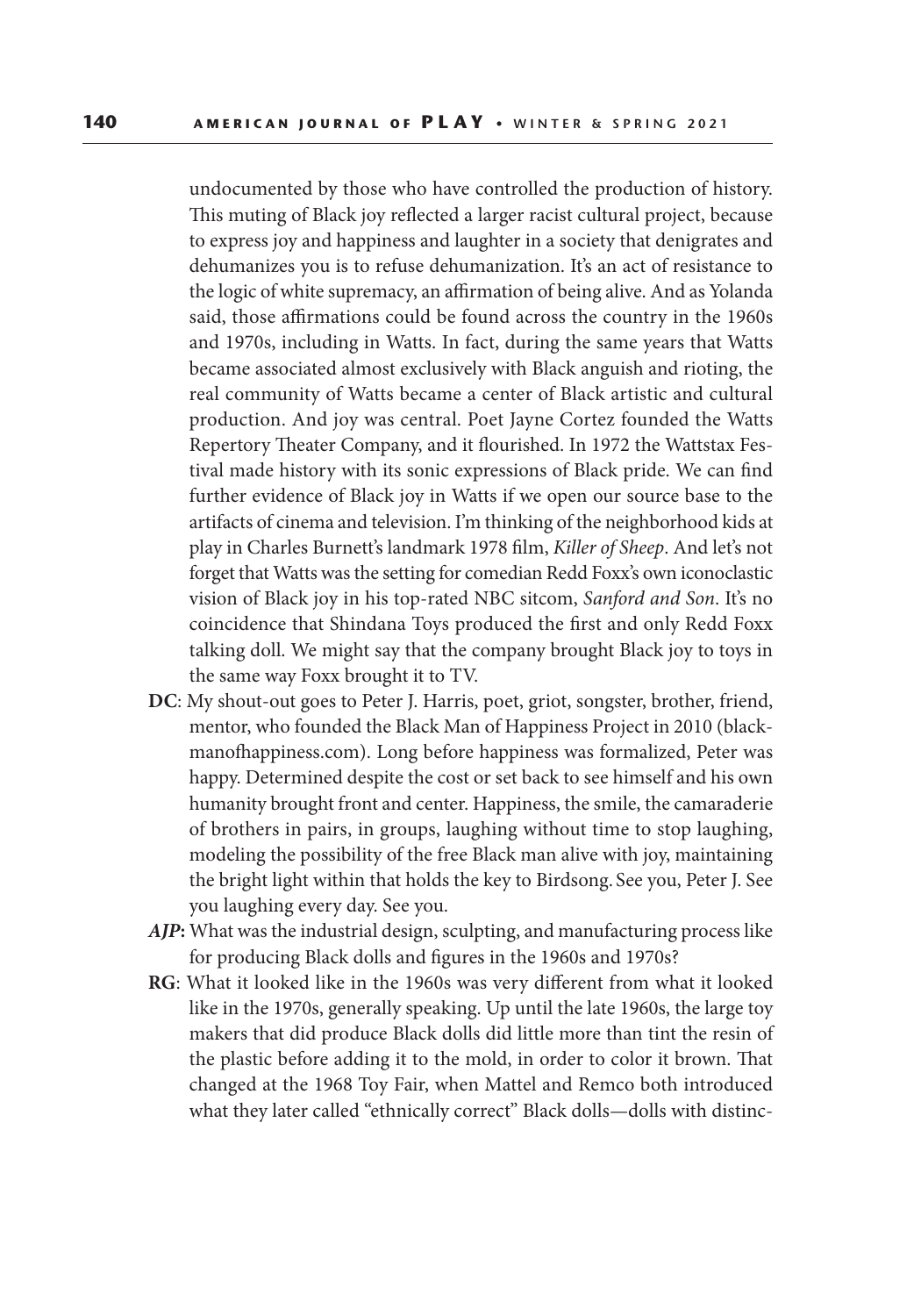tive head molds meant to represent Black features, as opposed just to the white dolls tinted brown. Later that same year, with the financial assistance and expert advice of Mattel (which had its headquarters in Los Angeles), Operation Bootstrap launched Shindana, which brought out its own ethnically correct doll, Baby Nancy. But Smith and Hall didn't stop there. In 1969 the company achieved a new level of intentionality and authenticity when it decided that the Nancy doll, which originally had rooted straight hair in pigtails, deserved a second version that celebrated the Afro hairstyle that had become increasingly popular and politically meaningful. It wasn't easy. They ended up importing a specially made oven from Italy that could simulate the natural hair texture of many Black people. Baby Nancy had the first natural in toy history.

- **YH**: Yes, and even in the late 1960s early 1970s, it was still hard to pull off what Shindana did without full control over manufacturing. Although successful, they ended up manufacturing their own dolls. During the first year, when they outsourced some of the production, they had issues with manufacturers defaulting to traditional molds and "correcting" features on the Baby Nancy doll.
- *AJP***:** Shindana Toys sought to capture the rich diversity of the Black community in small details such as hair texture, textile patterns for clothes, and character backstories like those for Career Girl Wanda. Tell us more about the creative process and where the company found its models and inspirations.
- **RG**: Shindana found its models and inspiration quite literally in the community where Operation Bootstrap was born. The toy makers who developed the design for Baby Nancy's head mold were highly conscious of the need to make her facial features distinctively Black. But it was more than that: They wanted to create a representation of a young Black child that not only looked nonstereotyped but also reflected how Black children saw themselves. And so, before they even made their in-house drawings to cut the mold, they invited local Watts kids to submit their drawings and used them as inspiration. The result was that Shindana represented Black children in ways no other Black dolls had. The company's designers also invoked aspects of the contemporary Black experience that were missing entirely from children's consumer culture. For instance, all of the Li'l Souls rag dolls came with a narrative-based coloring book that centers on the lives of two of the Li'l Souls, Sis and Wilkie, as they move from Alabama to live with their grandmother. In doing so, the book placed these characters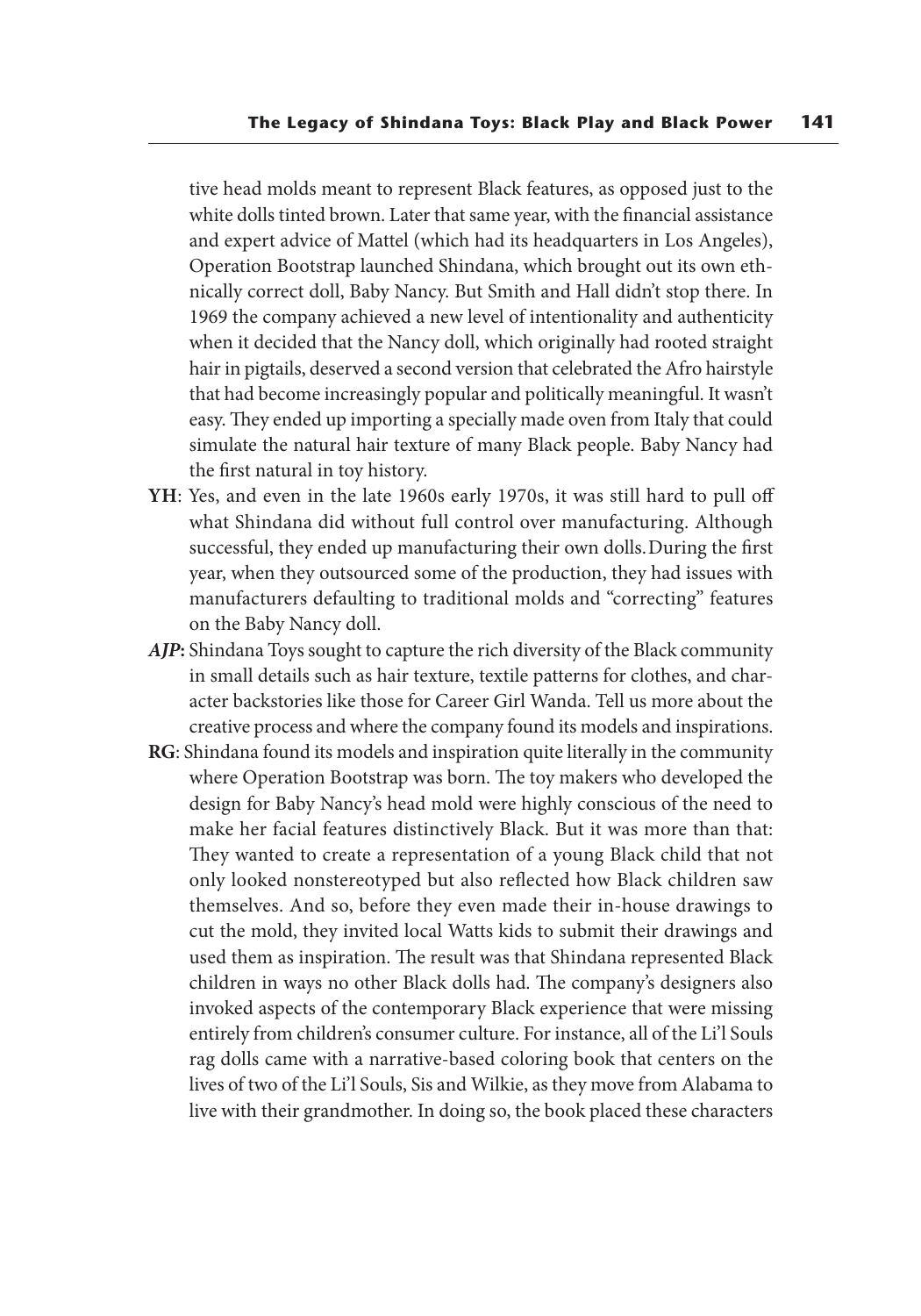in an important cultural narrative of migration that defined the African American experience of the twentieth century, when six-and-a-half-million people fled the south for better lives and transformed cities like Philadelphia, Cleveland, Chicago, and of course, Los Angeles.

- **YH**: They eventually expanded beyond baby dolls into Barbie-like dolls in 1972. Their Career Girl line highlighted careers that they thought were feasible and inspiring for young Black girls. Each doll came with a character book. Each doll was modeled after real women and real women from the community who held those jobs. They really drew on their community as their greatest resource.
- *AJP***:** As the company grew, what kinds of challenges did Shindana Toys face?
- **YH**: What we know from some documentation is that distribution proved to be challenging at times. There was a newspaper article where a Shindana executive talked about the fact that toy distributors wanted to distribute the dolls solely in Black communities and not white communities, despite white families making up a significant customer base for the company. The distributors just didn't believe that that was true, and yet to compete Shindana needed to tap into that market as well, so company executives had to constantly prove to the distributors that that was a viable market for their toys. Additionally, when the dolls were distributed to the Black market, there were never enough, as store owners, feeling that they only served a niche market, would buy only a small quantity.
- **RG**: Another issue for Shindana in particular was a shifting commercial landscape. All of the large corporate toy companies, the ones who could afford to advertise on TV, had economies of scale that Shindana could never match. When buyers for variety stores in the 1970s wanted, say, a case of Kenner's TV-advertised white doll, they could purchase a smaller number of Kenner's brown-colored Black versions of that doll at a cost much lower than what Shindana could offer for its ethnically correct Black dolls. Culturally, Shindana's timing was great. Commercially, much less so. This was the moment that huge food corporations like Nabisco and General Mills were buying up toy companies. This concentration of the toy business proved to be a major obstacle. Mattel had done so much to help Shindana get off the ground, but by the end of the 1970s, it was mainly a competitor with exponentially larger resources.
- **DC**: I lost contact with Lou and Marva as I invested in my music quest during the late 1960s into the 1970s. We would occasionally catch up on the phone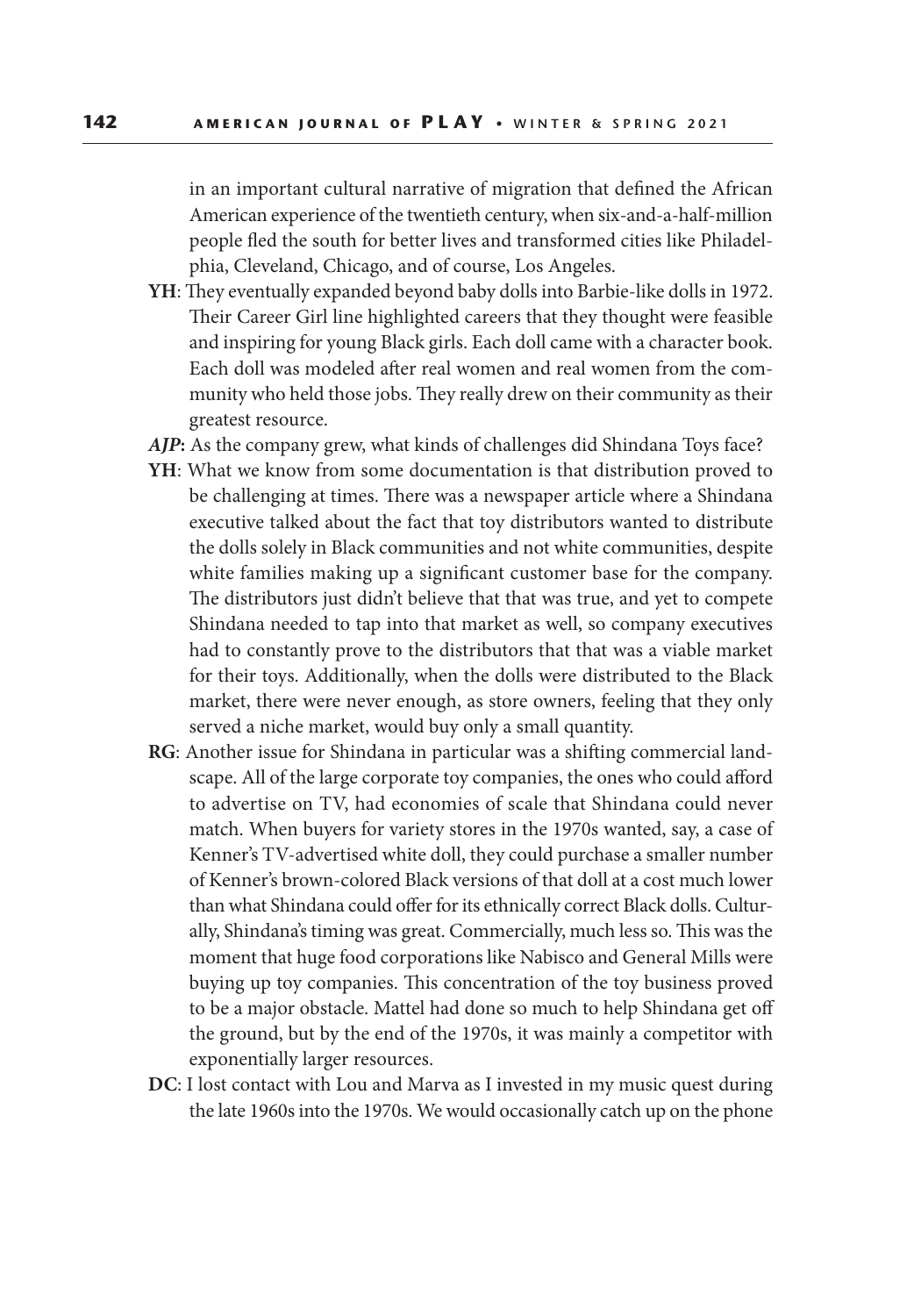and promise to get together. It was always wonderful to renew the bond and friendship. Unfortunately, time slipped away from us.

 I remember a visit with Lou and Robert Hall at Operation Bootstrap. I can't name the date. Robert did not appear well. He was not his usual self. I sensed his separation from the ideals and brilliant efforts of the Bootstrap years. Robert was an organizer to the bone. Running a company that manufactured dolls was far from his calling. I know Lou and Robert did their best to salvage what remained of their partnership. Like many 1960s activists, Robert was down for action, for ideas that continued and validated his abilities. It must have been painful for Robert to understand that Lou believed building Shindana would prove more substantial and beneficial to the South Central Los Angeles community than the former Bootstrap model. Great respect to Robert Hall and Lou Smith and Marva Maxey. Their accomplishment and sacrifice is full of love and valor.

- *AJP***:** For many children, Shindana Toys offered the earliest formative examples of Black dolls and toys that existed. In your own childhoods, do you recall seeing Black representation on the toy shelves or on the playground?
- **YH**: My early childhood was spent in Chicago in the 1970s before my family moved to Maryland. We lived on the south side of Chicago in a predominantly Black neighborhood. When I think of my childhood during those times, I think of *The Jackson Five Show*, my aunt showing off her afro, dancing to *Soul Train,* and playing softball with cousins. I remember a lot of experiences and a lot of play, but not a lot of toys. I do remember one doll that I was very attached to. She was a Black doll, and I have no idea where my parents got her as Black dolls were hard to come by at that time. I loved this doll so much and took her everywhere with me. One day we went to the beach and while playing in the water a little girl came by and stole her. I cried for days. It was my first experience of loss. My parents tried to replace her, but I wouldn't accept a new doll. I remember being quite upset for some time then losing interest in baby dolls.
- **RG**: Besides my Lando Calrissian action figure, based on the character from *The Empire Strikes Back*, the only other Black dolls I remember having or playing with at friends' houses, were from the 3 3/4-inch G.I. Joe line by Hasbro. This was the mid-1980s. There were several major Black characters, and the cards they came with had these detailed backstories about their education, skills, and personalities—kind of like what Shindana had done with Slade Super Agent a decade earlier. Hasbro also had a special mail-in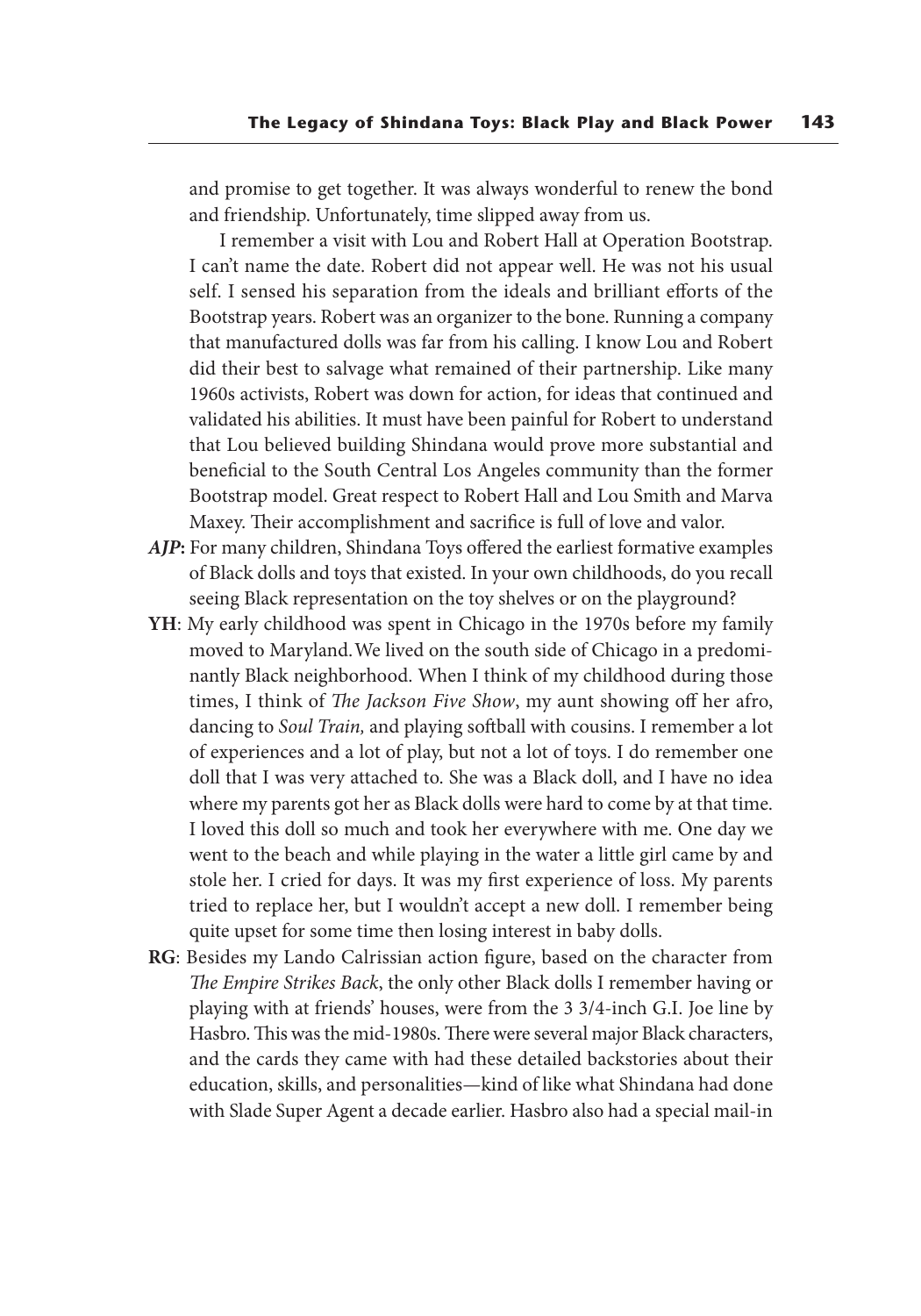offer where you could get a miniature figure of "The Fridge," the nickname of Chicago Bears football star William Perry. He was a favorite. But Mattel's He-Man, another line I loved, didn't have any Black characters, at least not when I was playing with it. Neither did the other toys I played with often, Lego and Playmobil.

**DC:** I remember the old-fashioned dolls that belonged to my mother and aunts. I discovered them in an old trunk stored in the attic of my grandparents' house. None of the dolls was Black. Their limbs were composed of straw filling with a plain muslin covering. All wore traditional dresses stressed by age, faded pink cheeks, and blond hair. I remember the doll heads were rather heavy and carefully painted. They obviously had been valuable playthings long ago. There were combs and mirrors, costume jewelry, dresses both homemade and manufactured. My grandmother Susie made corn silk babies for relatives when she was a girl in Tennessee. A gleaming black Singer sewing machine controlled the landing on the second-floor bedroom where Susie kept her chair, sewing patterns and a roll of cloth in a bag.

 My childhood was during the late 1940s into the 1950s. I had love for a stuffed rabbit, a worn teddy bear, a red-and-white dog, and piggy bank that lived atop my chest of drawers. The top drawer held grade school photos, a whistle, bubble gum, pens, paper, key chains, and other junk. There wasn't a lot of visiting inside playmates' homes. I guess it was a Midwest thing—privacy, keeping the other at a distance. As an only child, I learned to make as many friends as possible but also was aware that the racial composition of the neighborhood was mainly white. My childhood friendships were often close and long lasting. It was understood children were a different species from their parents. Our play, running, jumping, imagining, was our world. Parents still allowed childhood to exist.

 Summer meant Chinese checkers, flying kites that touched clouds, drawing a ring in the dirt, "lagging in," and trying to capture—some said steal—as many marbles as possible. This was a boy's world but not completely. My best friend for many years was Sherry, a blond girl who lived down the street with her grandmother, mom, and younger sister. Sherry collected thread, paper dolls, and phonograph records. Whether they admitted it or not, more than a few boys indulged these traditionally girl pastimes on a cloudy day. I'll always remember Sherry and her family. They never cared that I was different.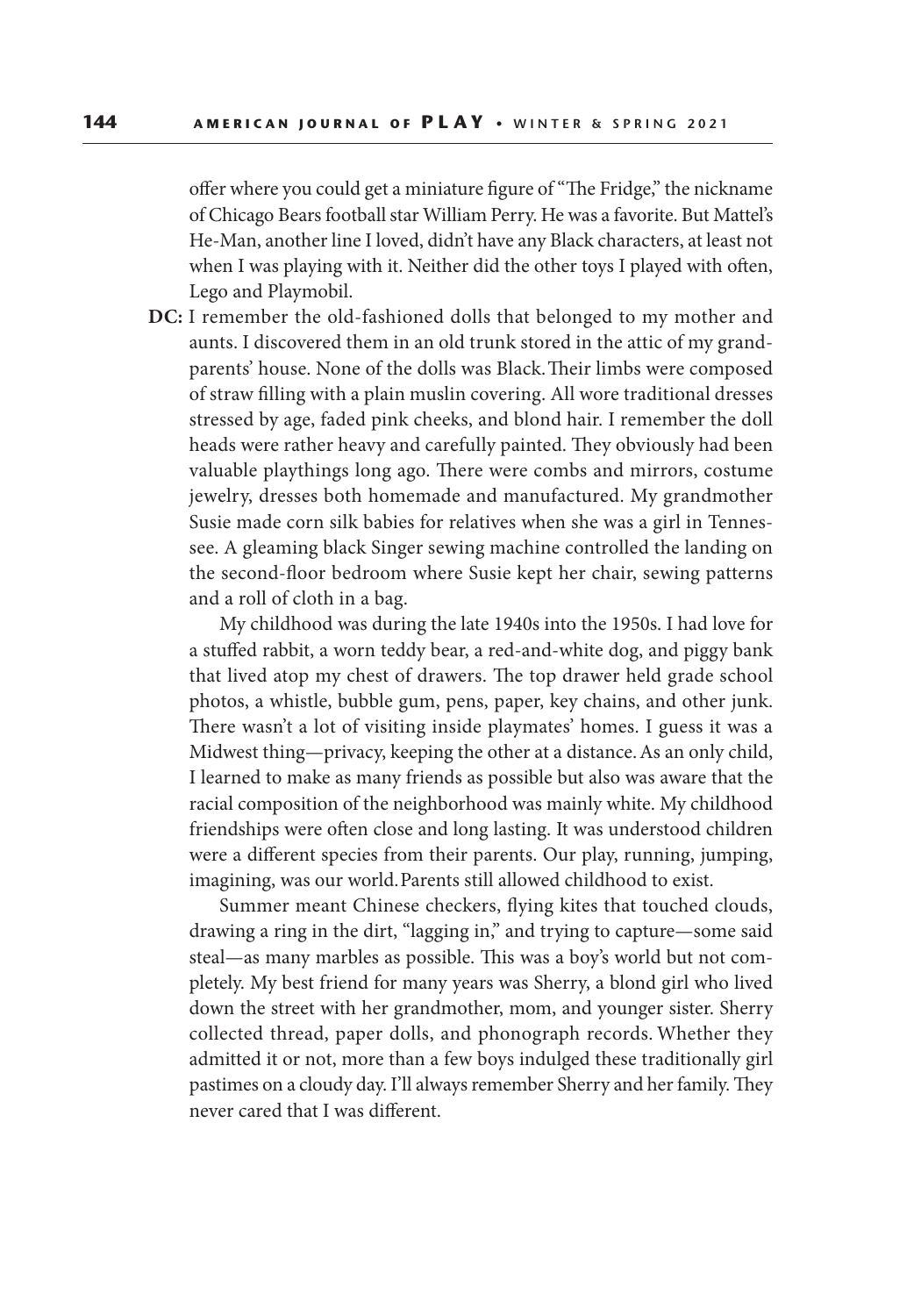White parents and Black parents were watchful about gender. Midwest kids could hang and play, but there were limits to what friendship might mean. The kids who created strong friendship bonds knew, without directly discussing the issue, that as Black and white, we could only go so far. My mother warned that white kids could "act funny" when they got older and my need to trust "the outside world" could bring pain. She knew I blithely pursued friendships until it became clear that I could never be "one of them." She was right. I learned the importance of imaginary friendships, depended more completely on the reality of the natural world, and tried to understand a complicated life.

- AJP: How would you like Shindana Toys to be remembered?
- **RG**: Just as this country is finally coming to understand the Black Panther Party for Self-Defense as not a vigilante group but a national community movement that served Black Americans when federal and city governments would not, with chapters creating breakfast programs and health clinics, I hope we will remember Shindana as part of something bigger and more multifaceted than a successful business venture. To quote something my colleague Yolanda has said, "Shindana was not your typical toy factory." And it's true in so many ways. Here is a nonprofit, activist toy company that hired from the community and then returned its profits to invest in and nurture that same community. This was not business for private gain. This was business for the people—and at every level. If young people could learn about the vibrancy, creativity, and idealism that characterized the Black Power era by learning about Shindana, that would be something.
- **DC**: Lou Smith did not place limits on his imagination. He was an activist Black man. Competitive, funny, ambitious, and tired of second-class thinking. He had love for the world community. The racist political, educational, and business format locked Black entrepreneurs out of the game. It was rigged like the postslavery Jim Crow madness. CORE gave Lou a platform for his intellect and an intention to make a difference. Shindana was the shining jewel of his possibility. In South Central Los Angeles, Lou and Robert Hall swept up the glass and convinced a large group of diverse and talented Angelenos to venture onto Central Avenue. What happened was remarkable and life changing for a large number of people. I, like many others, benefitted from just being around the change that transformed an oppressed community. I had no doubt that Lou and Robert would achieve the renaissance called Operation Bootstrap. They had wind in their sail,